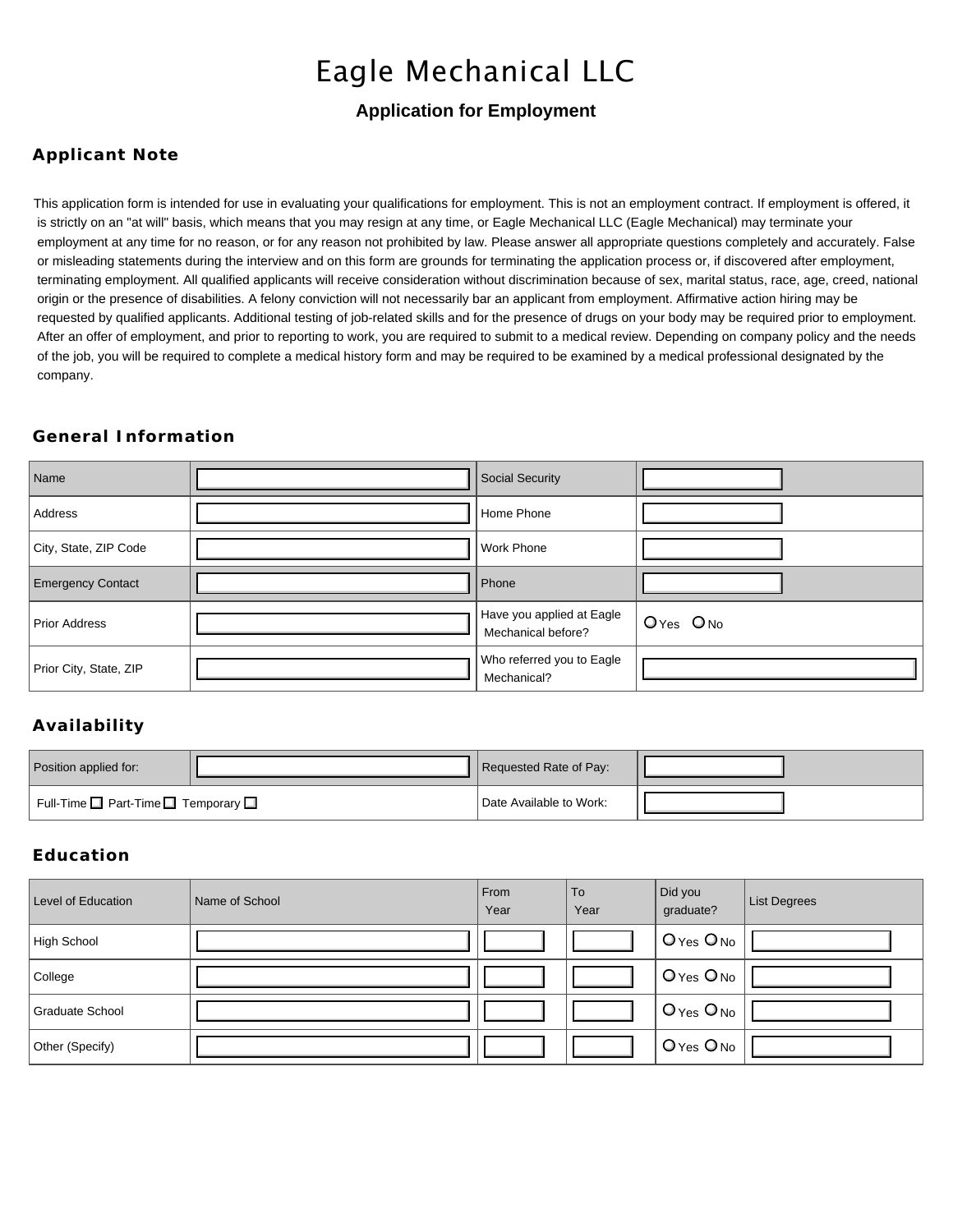## **Employment**

| Employer /<br>Address | Supervisor /<br>Phone | From Year   Position /<br>  /To Year | Salary | Describe your job responsibilities: |
|-----------------------|-----------------------|--------------------------------------|--------|-------------------------------------|
|                       |                       |                                      |        |                                     |
|                       |                       |                                      |        |                                     |
|                       |                       |                                      |        |                                     |

## **Job Skills**

| Drivers License Number                                                                         |  | State of Issue: |                                                                                 | Is your license currently<br>valid? | O Yes O No     |
|------------------------------------------------------------------------------------------------|--|-----------------|---------------------------------------------------------------------------------|-------------------------------------|----------------|
| Type of License:                                                                               |  | Endorsements:   |                                                                                 | Restrictions:                       |                |
| Moving violations in the<br>last three years?                                                  |  |                 | Do you have other skills,<br>licenses, or certificates that<br>are job-related? |                                     |                |
| Have you been given a job description, or had the<br>requirements of the job explained to you? |  | $O$ Yes $O$ No  | Do you understand these requirements?                                           |                                     | $O$ Yes $O$ No |
| Can you perform the requirements of this job with or<br>without reasonable accomodation        |  | $O$ Yes $O$ No  |                                                                                 |                                     |                |

## **Security**

| List all counties and states of residence for the past seven years:                                                   | County/State (list all):                                 |
|-----------------------------------------------------------------------------------------------------------------------|----------------------------------------------------------|
| Have you used another name or Social Security Number, other than those listed<br>above?<br>$O$ Yes $O$ No             | If so, list all:                                         |
| Have you been convicted of a felony and/or served time for a felony within the<br>past seven years?<br>$O$ Yes $O$ No | If so, please give details (incident, location, charge): |

#### **References**

| Name | Address | Phone | Years<br>Known | Relationship |
|------|---------|-------|----------------|--------------|
|      |         |       |                |              |
|      |         |       |                |              |
|      |         |       |                |              |